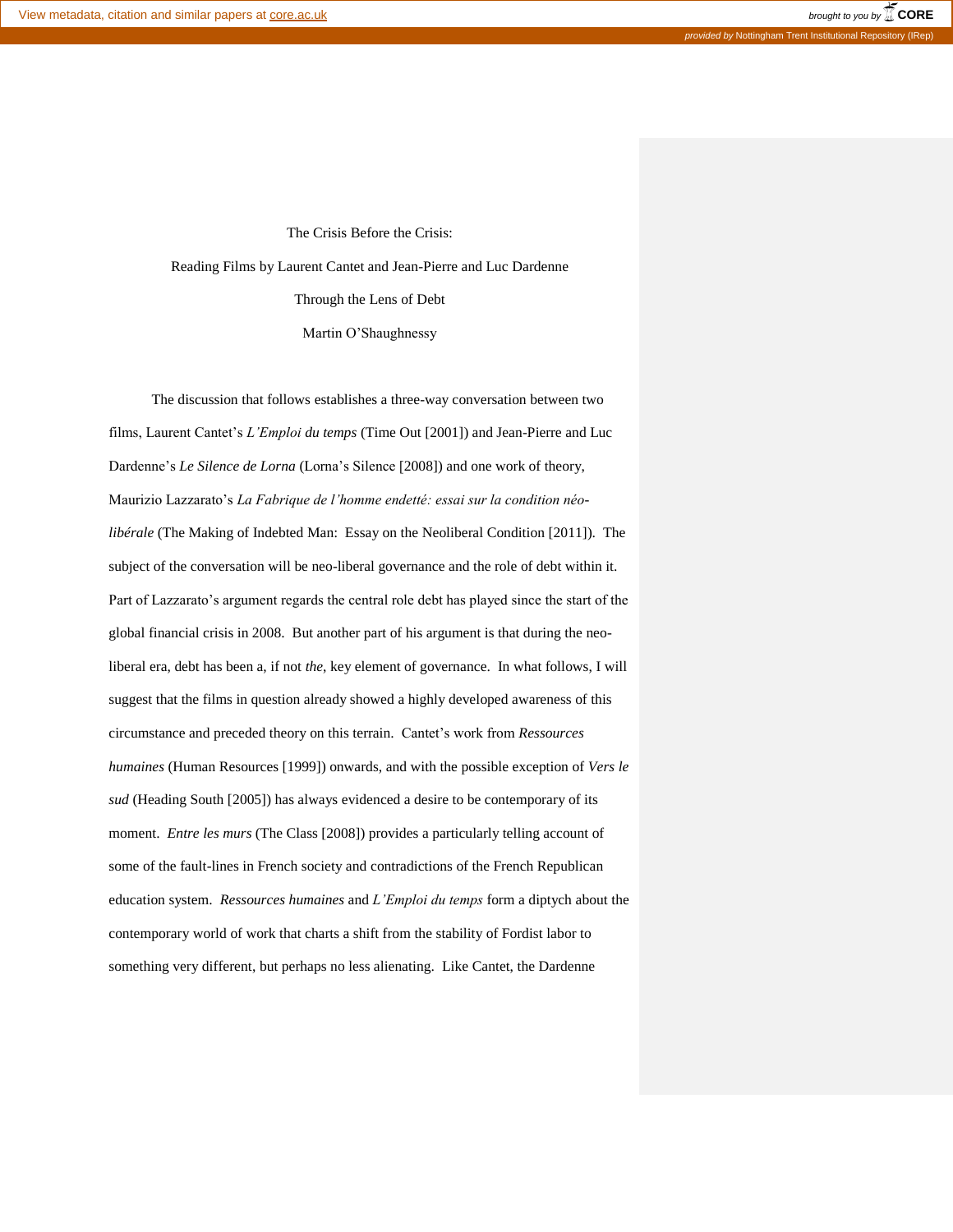brothers are moved by a determination to remain contemporary of their historic moment. Their films since *La Promesse* (The Promise [1996]) seem to be an affirmation that, seen from the viewpoint of those at the bottom, or in terms of the murderousness of mainstream values, the crisis had already been here for some time. Cantet and the Dardennes are very different directorial figures and a comparison of their films might not always be productive. What makes *L'Emploi du temps* and *Le Silence de Lorna* a sensible pairing in the context of this article is their joint focus on contemporary modes of governance and particularly the tripartite interaction of the entrepreneurial individual, the networks that sustain and constrain him or her and the disciplinary power of debt If the factory-worker father of Cantet's *Ressources humaines*, with his attachment to routine and the secure enclosure of the factory, seems an archetypal example of the old Fordist man, Vincent, the hero of *L'Emploi du temps,* is an exemplar of the new human (Marks). He is a management consultant, albeit one who hides his unemployment, and thus a key element in the shift of power from production and the factory to the corporation and finance. He is constantly on the move and happiest in his vehicle. Having no fixed career path, he moves from project to project, even if some of his projects are illicit or invented. He functions through his networks: old college friends, family connections, fabricated UN connections, a gang of smugglers. In short, he is the kind of flexible, mobile, connected person that the new world of work seems to call for.<sup>1</sup> Yet he is also an embodiment of the new unfreedoms and alienations. He risks losing any stable or self-directed sense of self because his roles shift and his behavior is driven, not from within, but by the need to convince his different networks. His mobility suggests empowerment; he is the man at the wheel. Yet, his networks, and their decentred

**Commented [H1]:** Does it need a paragraph break around here ?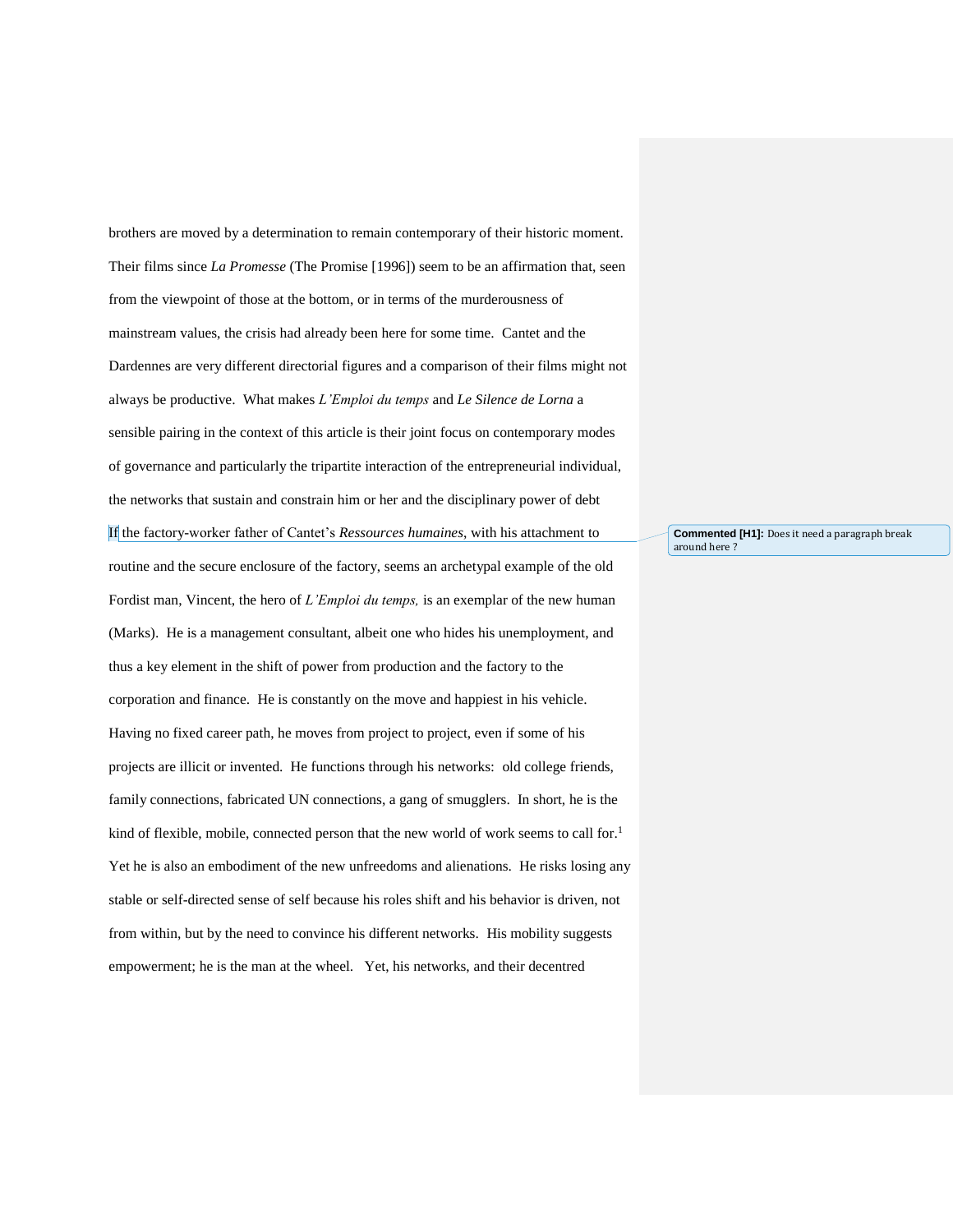surveillance, can always reel him in – the automobile never being mobile enough to escape the reach of the cell phone and its pressing call.

The Dardennes' Lorna is in some ways like Vincent. Since *La Promesse*, all the brothers' characters have been creatures of the new. They move in a world where working-class solidarities have been unpicked and collective protections weakened and in which the struggle of all against all has been institutionalized. Knowing they are largely on their own, they seek to create a place for themselves by conforming to the new, ruthless norms, treating people as obstacles or objects in the process. Yet, at the same time, when confronted with others in their neediness and vulnerability, they feel impelled to help, despite themselves. They are thus torn, as conformist and anti-conformist urges play out across their actions and their gestures. *Le Silence de Lorna* is no exception to this more general pattern. Its heroine, an Albanian immigrant, has contracted a fake marriage in order to acquire Belgian nationality. She initially sees Claudy, her drugaddict husband, as a disposable person, someone who can be done away with so that she can marry again, selling that precious commodity, Belgian nationality, to another East European migrant. Yet she increasingly feels drawn to help the vulnerable Claudy in his battle with drugs. She thus attracts the direct distrust of the small criminal gang with which she is working and the indirect suspicion of the Russian gang, with which Fabio, her own gang leader, wishes to co-operate. Like Cantet's Vincent, therefore, she is both empowered by networks and subject to their controlling gaze.

What also pulls these two films together is the central place that debt plays within them. In the case of Cantet's Vincent, the cause of his indebtedness is clear: seeking to hide his job loss, he has to show the ability to maintain his expenditure without any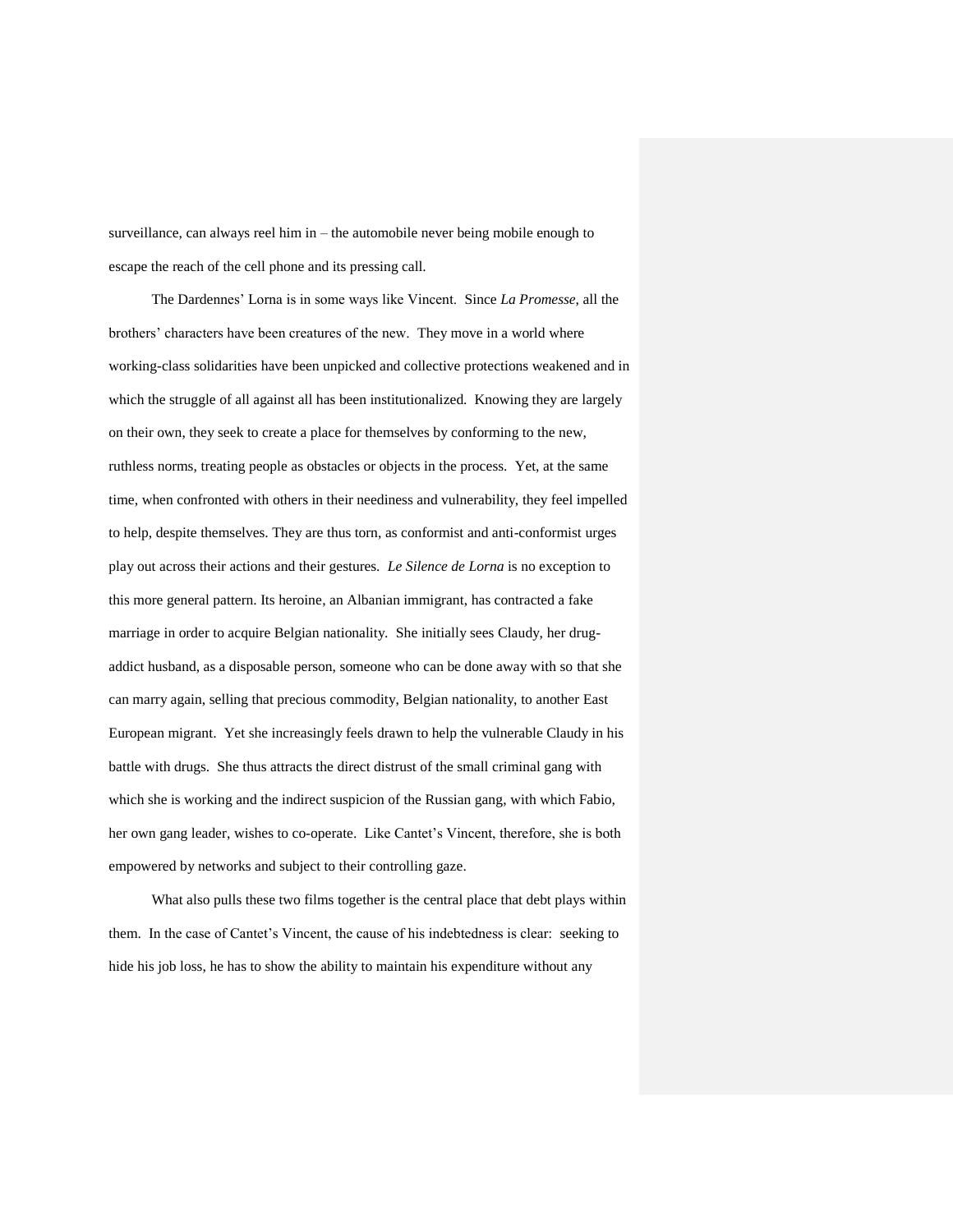means of support. His solution is to put his networks to work and to extract money from his father and old college friends, from the former, allegedly to help him buy a flat in Geneva where his invented UN job has taken him, from the latter, to invest in what seems a high-profit, but illicit venture in the old Soviet Union, but which, in fact, is a Ponzi scheme. This borrowed money, and the need to be accountable for it and eventually to pay it back, constitutes him as an indebted man. The Dardennes' Lorna is a similarly indebted subject. As the film begins, she is about to negotiate a bank loan so that she can buy a snack bar, in partnership with Sokol, her lover. At the same time, she herself represents an investment of time and money for Fabio's gang and will be held liable for any losses she causes. However, as mentioned above, she also increasingly feels she owes it to Claudy, initially to save his life and, after that has failed, to protect the child that she wrongly believes she is carrying for him. Like Vincent, she is therefore multiply indebted and her debts, like his, serve in important ways to govern her conduct.

## **Debt and Neo-liberal Governance**

If Lazzarato's important work on debt is primarily indebted to Foucault, it also draws substantially on Nietzsche's *On the Genealogy of Morals*, both in its own right, and as filtered through the work of Deleuze and Guattari, particularly *Anti-Oedipus*. Lazzarato's key Foucauldian reference is *The Birth of Biopolitics*, a work whose insights into neo-liberal governance he has sought to update by correcting its neglect of finance in general and of the role of debt in particular. In his account of neo-liberalism, Foucault recounts the passage from classical liberalism, in which the market and exchange are central, through German Ordoliberalism, where competition displaces exchange but needs balancing by "warmer" social values, to American neo-liberalism, under which the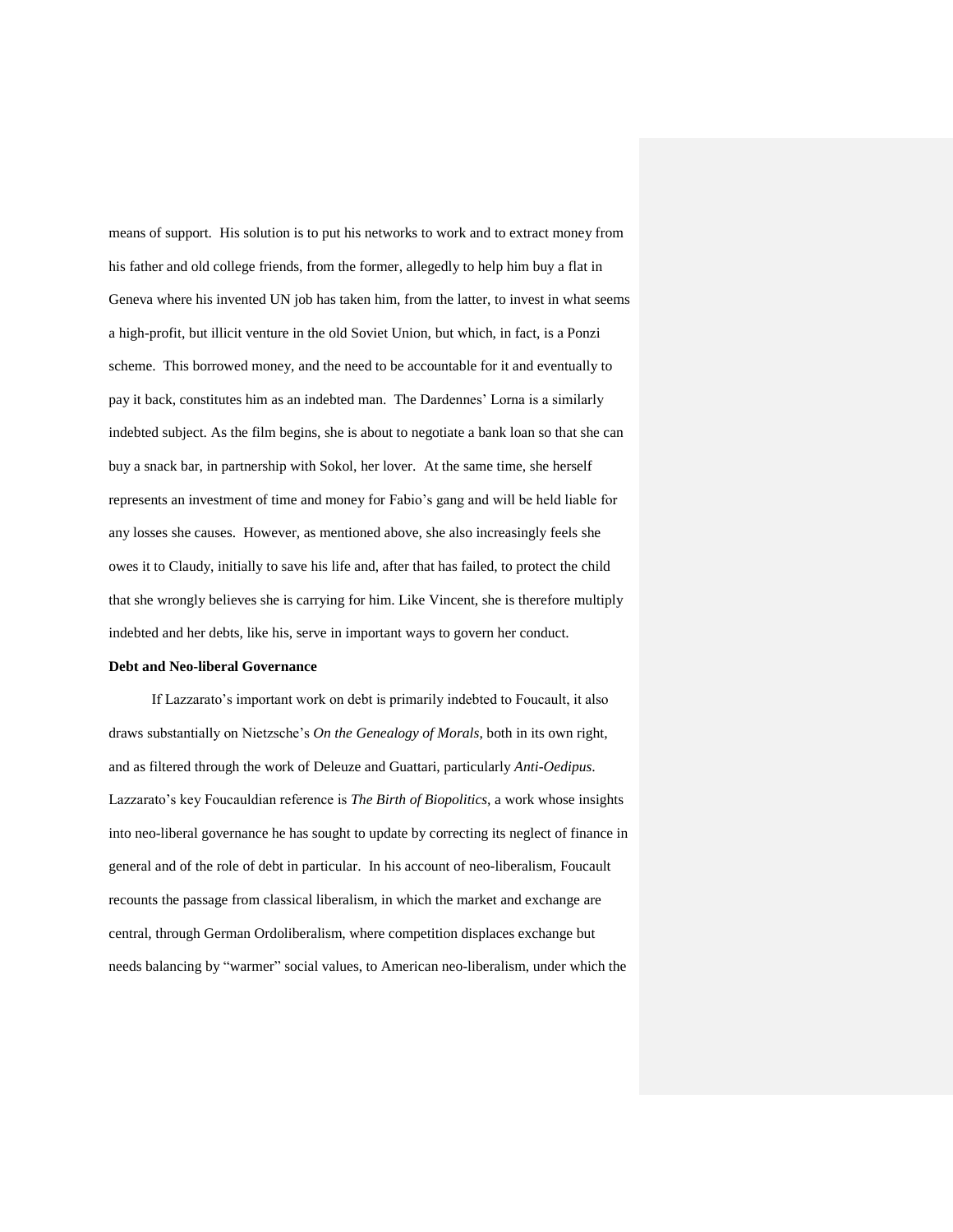logic of competition is generalized "to apply to the workings of all the apparatuses of the state, such as those of the Welfare State, as well as to subjects considered as autonomous individuals" ("Neo-liberalism" 110-11). The enterprising neo-liberal subject is not a preexistent phenomenon or state of nature but an identity that must be actively produced. As Lazzarato puts it, "neo-liberalism … intervenes to incite and constrain each individual to become an entrepreneur of him/herself, to become "human capital"' ("Neo-liberalism" 120). With the capitalization of the individual, health care, education or one's career path become investments of one's personal capital; as an enterprise in a society of enterprises, one makes good or bad business decisions. Because any social policy based on redistribution and mutualization undermines this passage of the individual into an "enterprising self," the post-war framework of social rights and collective protections must be undone and risks must be outsourced from state and companies to individuals ("Neo-liberalism" 121).

This production of enterprising subjects represents a major shift in the nature of governance from both disciplinary regimes with their controlling enclosures, and earlier forms of bio-power with their concern for populations rather than individual behaviors. It does not, however, mean that individuals are somehow genuinely free. As Foucault notes in *The Birth of Biopolitics*, the enterprising man or woman can control neither the context in which his or her decisions are taken nor the responses of other agents (270-7). Despite this recognition, Lazzarato feels that Foucault's analysis still belongs to the optimistic or triumphalist phase of neo-liberal governance when the autonomy of the enterprising subject could be over-emphasized (*L'homme endetté* 73). He now feels that we have moved into a more overtly authoritarian phase within which being an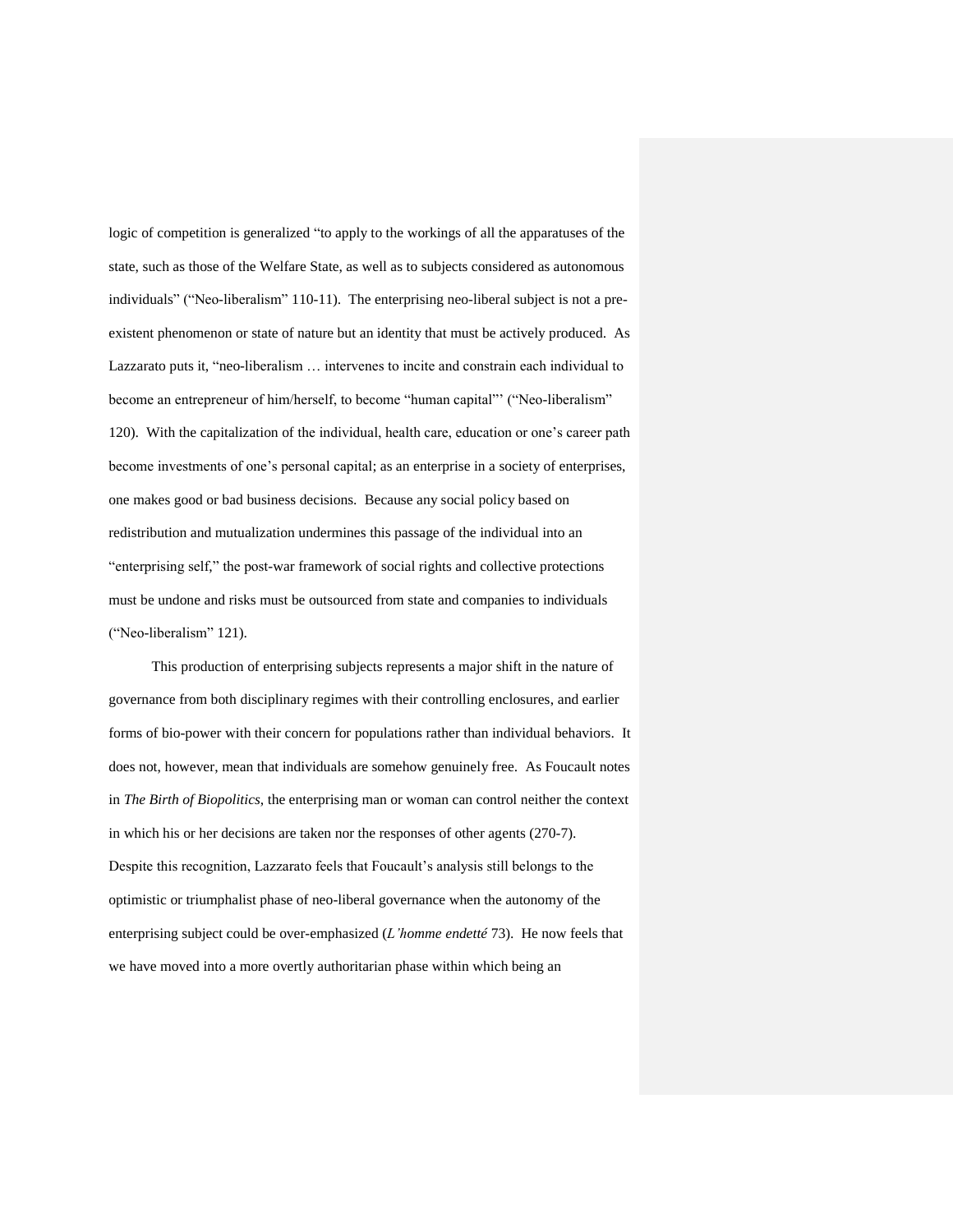entrepreneur of the self means above all managing the externalized costs and risks of a flexible, finance-dominated economy. As Lazarrato puts it: "For most of the population, becoming an entrepreneur of the self is limited to applying the criteria of the enterprise and of competition to the management of one's employability, one's debts, the drop in one's salary and one's income and the shrinking of social services" (74). Within this context, debt is not a single over-arching explanation for all phenomena, but one whose power lies in its reach, its ability to overlay existing apparatuses and practices at the level of the state, the firm or the individual. With respect to the latter, this reach is shown by the way that the service user becomes an indebted service user (through the receipt of housing or education *credits*), the consumer an indebted consumer, and the citizen an indebted citizen liable to pay his or her share of his or her country's debts (34).

It is especially to Nietzsche that Lazzarato turns when he seeks to develop the consequences of the functioning of debt as a mode of governance. In *On the Genealogy of Morals*, Nietzsche suggests that the creditor-debtor interaction is paradigmatic for social relations. The task of any community or society was to engender a person capable of promising; that is, someone able to vouch for him or herself in the creditor-debtor relationship and to honor his or her debt. Going against the healthy tendency to forget and to be open to the new, the promise meant making oneself predictable, and thus implied a particular kind of memory, one oriented to the future. Moreover, although debt generated a calculating subjectivity able to measure equivalences (the pound of flesh), it also implied a moral relationship based on the guilt of owing. In more primitive societies, it required a limited paying back within the group. With the move to monotheisms and to empires, the debt owed to the sovereign or to the deity became so **Commented [H2]:** Could invert terms to match order of

first part of sentence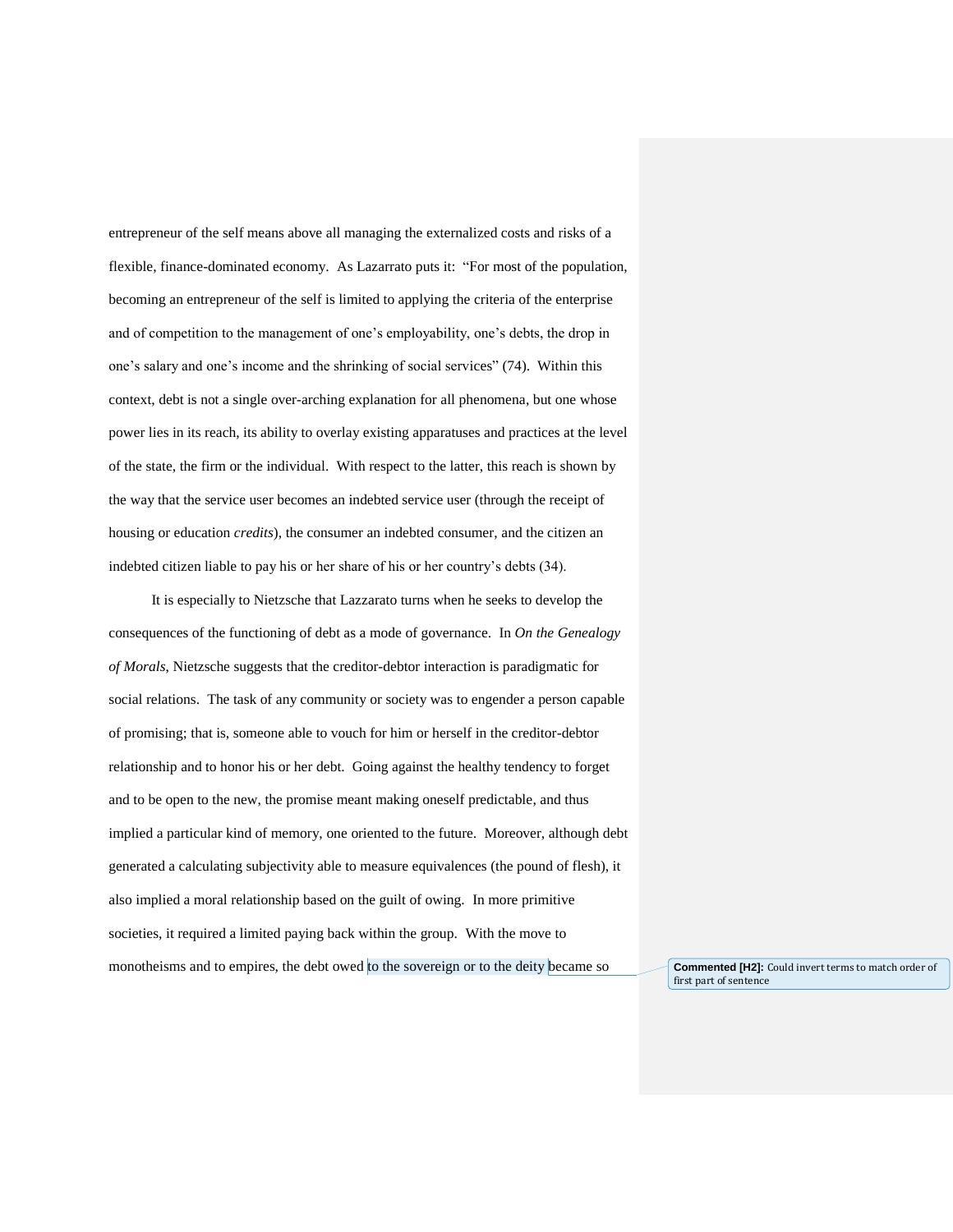large as to be unpayable. Christianity, with its all-powerful God, took the apparatus to its apogee, rendering debt infinite and obliging the indebted to internalize their guilt. It remained for capitalism, particularly in its neo-liberal phase, to secularize this formidable governmental apparatus with its ethico-moral grasp and its hold over future behaviors (33-41).

One of the most significant dimensions of debt as governance is its power of subject formation. In a context where collective protections and rights have been weakened and individuals constrained to become entrepreneurs, debt works as a formidable tool for controlling "free" behaviors.<sup>2</sup> Allied to the imperative to work, it requires that the subject also works on him or herself to produce a credit-worthy individual. This ethically responsible self has to manage not only its present but also its future behaviors in such a way that it will convince others of its ability to repay. The consequences of this are at least twofold. First, the subject is opened up to constant evaluation: is he or she able to persuade creditors that he or she is worthy of trust? Is he or she a worthy recipient of this or that state aid that was once given as of right and has now become conditional on attitudes and behaviors probed through individualized assessments as neo-liberalism learns to use the state welfare mechanisms to which it was once so deeply hostile? Second, the space of the new is effectively foreclosed. Because the ability to act upon the world presupposes not just sensations, knowledge and perceptions, but also the capacity for the possible to go beyond the actual, future possibilities are effectively neutralized, as, indeed, are memories of earlier struggles, their disruptive temporalities and release of possibilities having no place in the predictable time of debt repayment (*L'Homme endetté* 55).<sup>3</sup> **Commented [H3]:** Should it be a capital H ? Not sure of

convention here.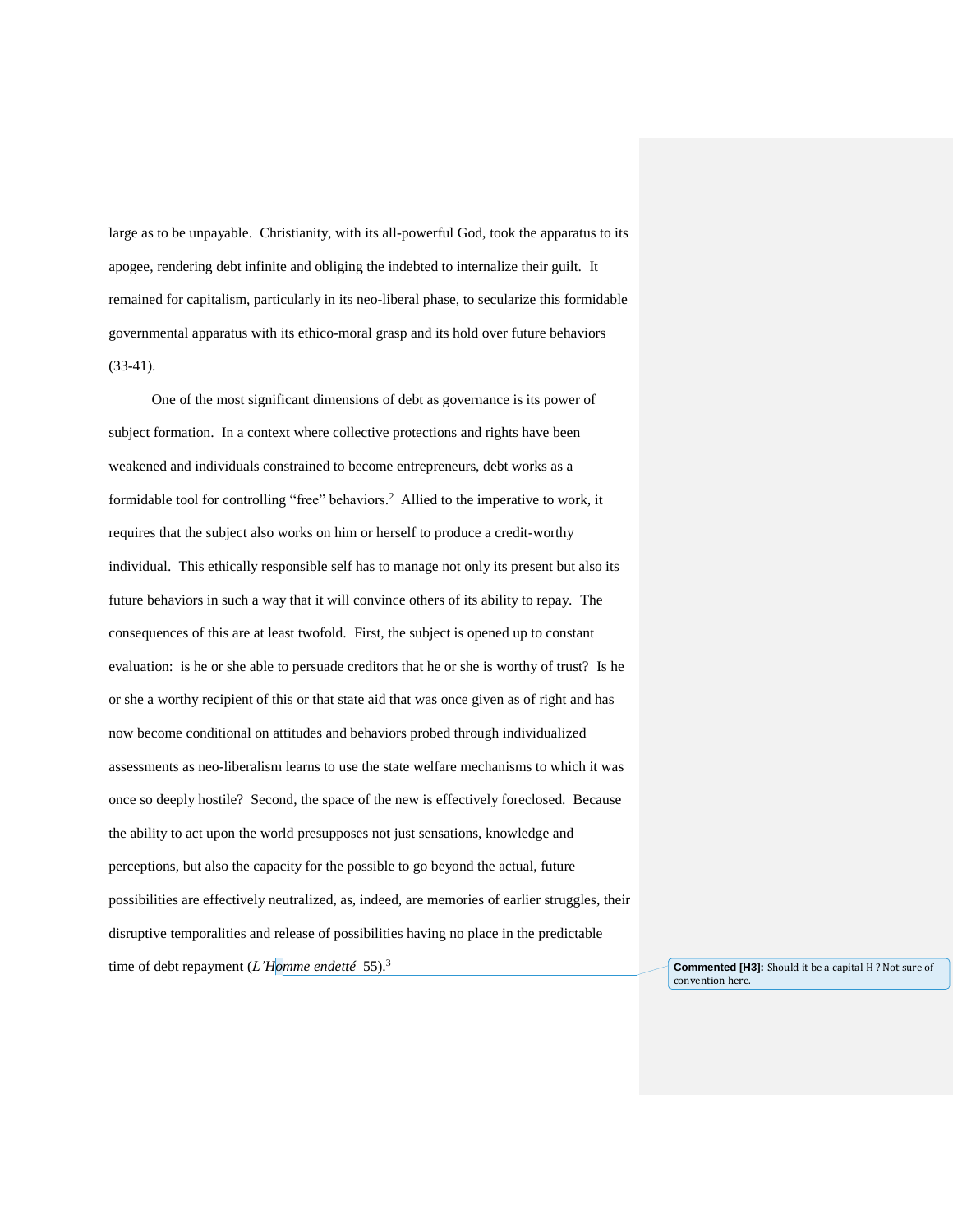## **Opening Conflicts: Productive Time and Disruptive Temporalities**

When *L'Emploi du temps* begins, its hero, Vincent, is asleep in his car. His cell phone rings and wakes him. It is his wife. He tells her about the day he has ahead: he is in a hurry; he has to meet a client on the other side of Marseille and may be home late. Later in the day, he rings her again, from a motorway picnic area: his meeting has gone well, but his boss has once again come up with an unrealistic work timetable that will mean they have to play catch-up; he has another client to see in any case. The same evening he rings again, this time from a motorway cafeteria: the meeting did not go well; they are having a working dinner to try and solve the problems. As we later realize, none of this is true. Vincent is unemployed and is spending his time driving aimlessly but far from unhappily. By generating a productively employed, calculating self he has been able to open up space for non-productive, ludic uses of time. He thus seems able to have it all, as utopian moments when he playfully races a local train or sings along to music as he drives seem to underscore. This carefree stage cannot last: the need for money and the demands of others will inevitably press in upon him.

The beginning of *Le Silence de Lorna* is also utopian, but in a very different way. The first thing we see on the screen are the heroine's hands, as, standing by a bank cashier's window, she counts out the 340 euros she is paying into her account. She wants an appointment to see the manager. She smilingly says that she is about to obtain Belgian nationality and will be entitled to take out a loan, indebted citizenship clearly being the mark of her new belonging. She then makes a happy phone call to her Albanian boyfriend, Sokol. Figures ("four and ten thousand") and time ("in a month") are discussed. She is far less happy when she is interrupted by another call, on her cell phone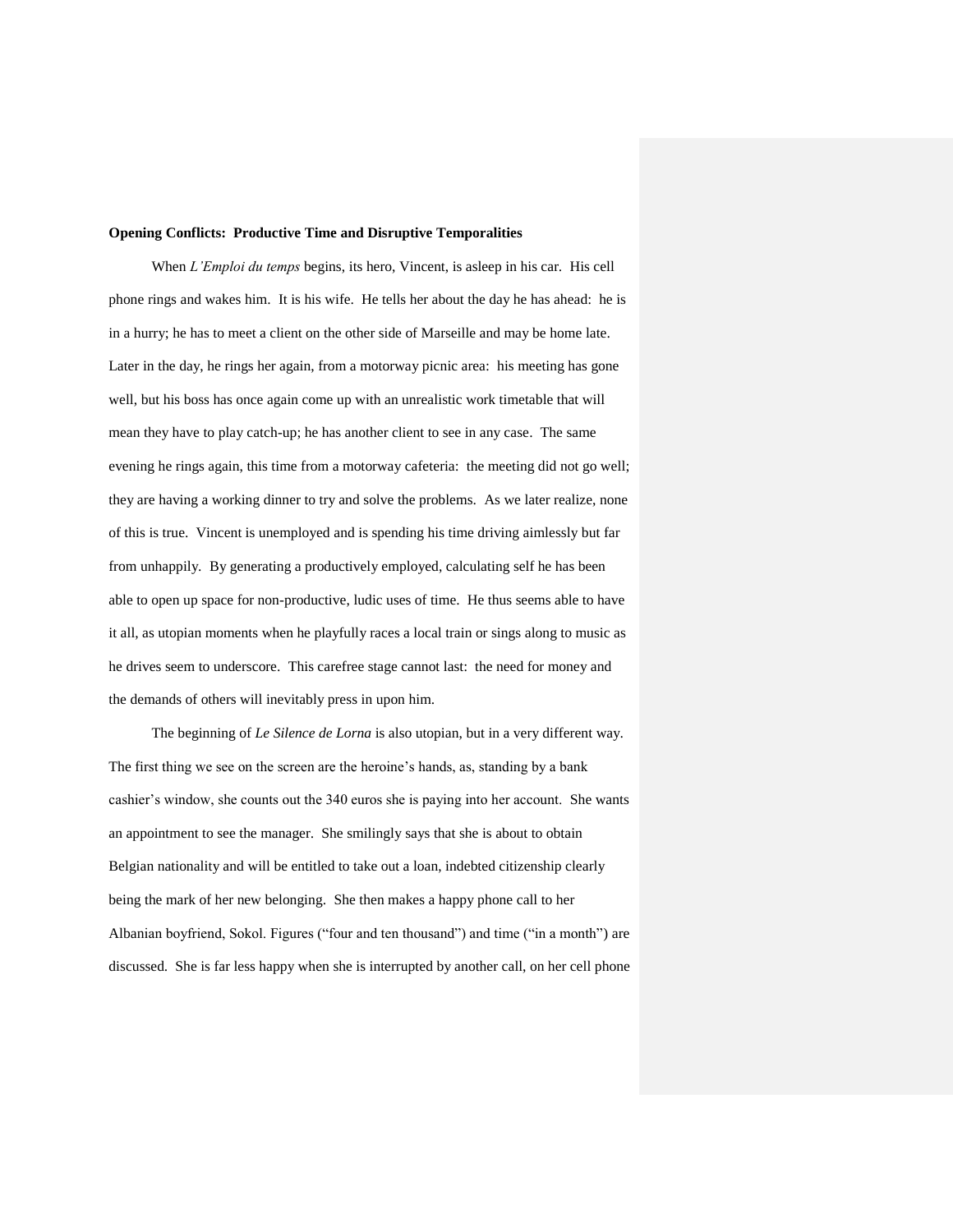this time, by someone phoning her for the third time. We soon work out that this importuning and insistent caller is her husband, Claudy. When she arrives back at the apartment they share, she gives him the product (breakfast cereal?) he has been asking her to buy. He asks how much he owes and pays. But payment of the debt does not end the interaction as, in purely instrumental terms, it should. Nor does Claudy stick to the agreed contract regarding their purely business-like living arrangements. Lorna is tired and needs to get up at six to go to work. Claudy plays his music too loud. He wants her to play cards, to spend unproductive time with him. Later in the night, he will call her name repeatedly. He needs her support as he seeks to come off drugs. He even wants her to lock him up to keep him away from temptation. Essentially, he is asking her to take responsibility for him.

Vincent's utopian moments are rooted in his ability to keep conformist demands at bay by appearing to be a predictable, productive individual. Lorna's, in contrast, occur when, locked into a calculus of time and money, saving and borrowing, her persona seems exactly to coincide with systemic norms and her belonging is assured. Neither character's position will prove sustainable, as we can perhaps already imagine. If money and external pressures will inevitably catch up with the elusive Vincent, Claudy's human neediness, as expressed not simply through his words, but also (in typical Dardennes fashion) through his vulnerable yet assertive physical presence, will first enter into conflict with and then unseat Lorna's murderous conformism. One film develops what is essentially a critique of alienation and unfreedom (Vincent's desire to break out and his need to develop a persona to keep others happy). The other centers on inhumanity (as Lorna hesitates between treating the Other as a disposable thing and a fully human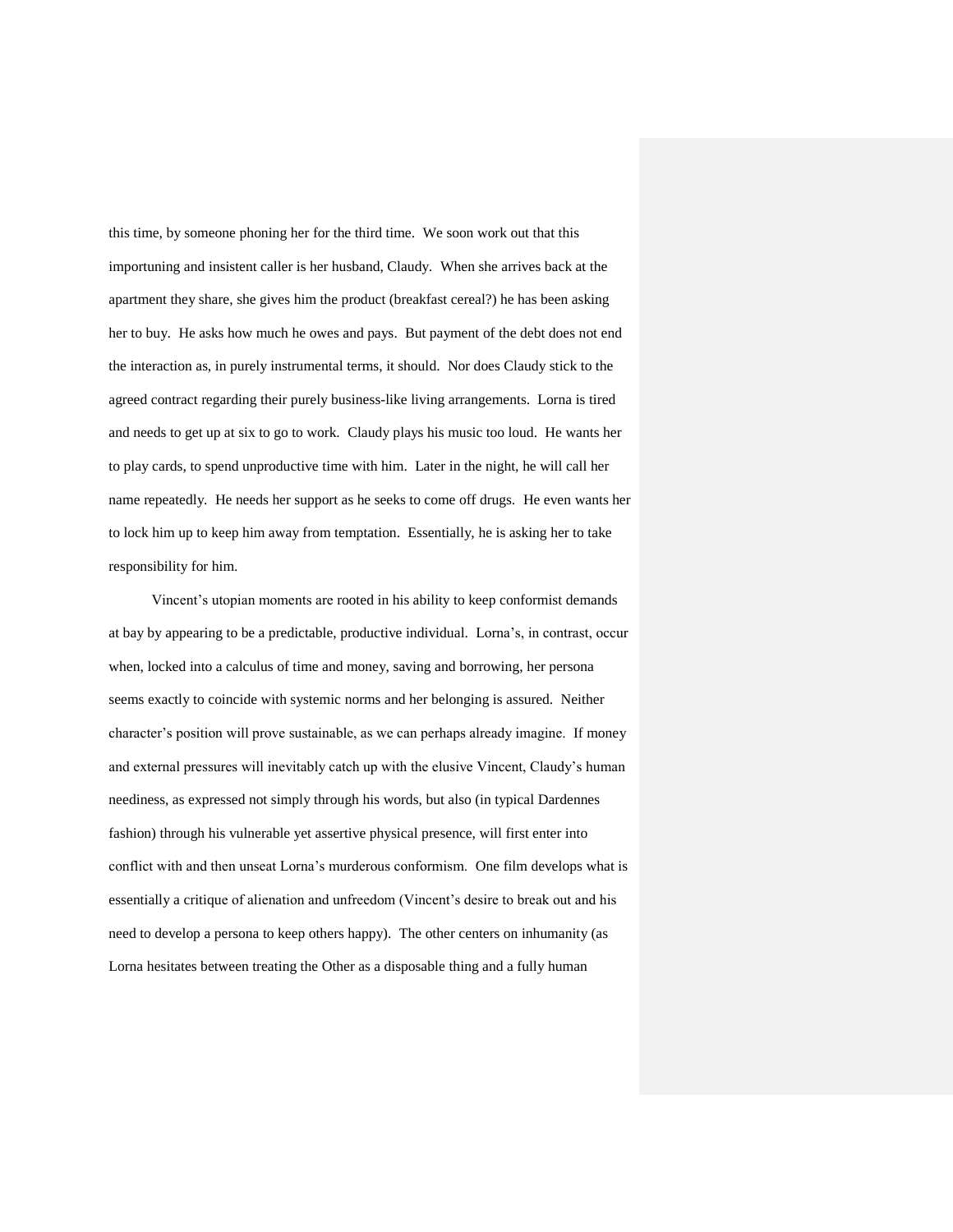presence). Both films will develop their critique by pushing their opening tensions to their logical conclusions.

## **Deepening Conflicts: Networks and Debts**

Vincent, as we noted, will soon need money. In quick succession, he borrows from his father and his old college friends. Faced with the former's reluctance to lend him a large sum for a deposit for an apartment in Geneva (a loan to procure another loan), Vincent can only express frustration. His wife, Muriel, comes to his rescue. When the father says that the mortgage repayments will come on top of those they already pay on the house, she replies:

That's right and it's partly why we came to you. Because, in fact, we've done our calculations and we've seen that with Vincent's accommodation allowance, we can pay everything back to you over two years. Therefore, when you add it all up, compared to staying in a hotel, this represents a saving …

The father is now convinced. Vincent will get his check but, in the process, his wife has had to further develop his fictitious persona. To the apparently busy, ambitious man of the start has been added the requisite persona for indebted man: in order to convince creditors, including his own father, that he will repay reliably, he must seem prudent, calculating and thrifty. He must also open himself to future inspection. When his mother says, at a later date, that they would like to see where he now works, his father, only halfjokingly, chips in, "with all the money I have invested in that apartment, I feel I have a right to visit it when I like." This jibe prompts Vincent to reply that he will begin his repayments from the next month onwards, while Muriel comments that she is going to Switzerland and will be able to report back on Vincent's life there. The connection,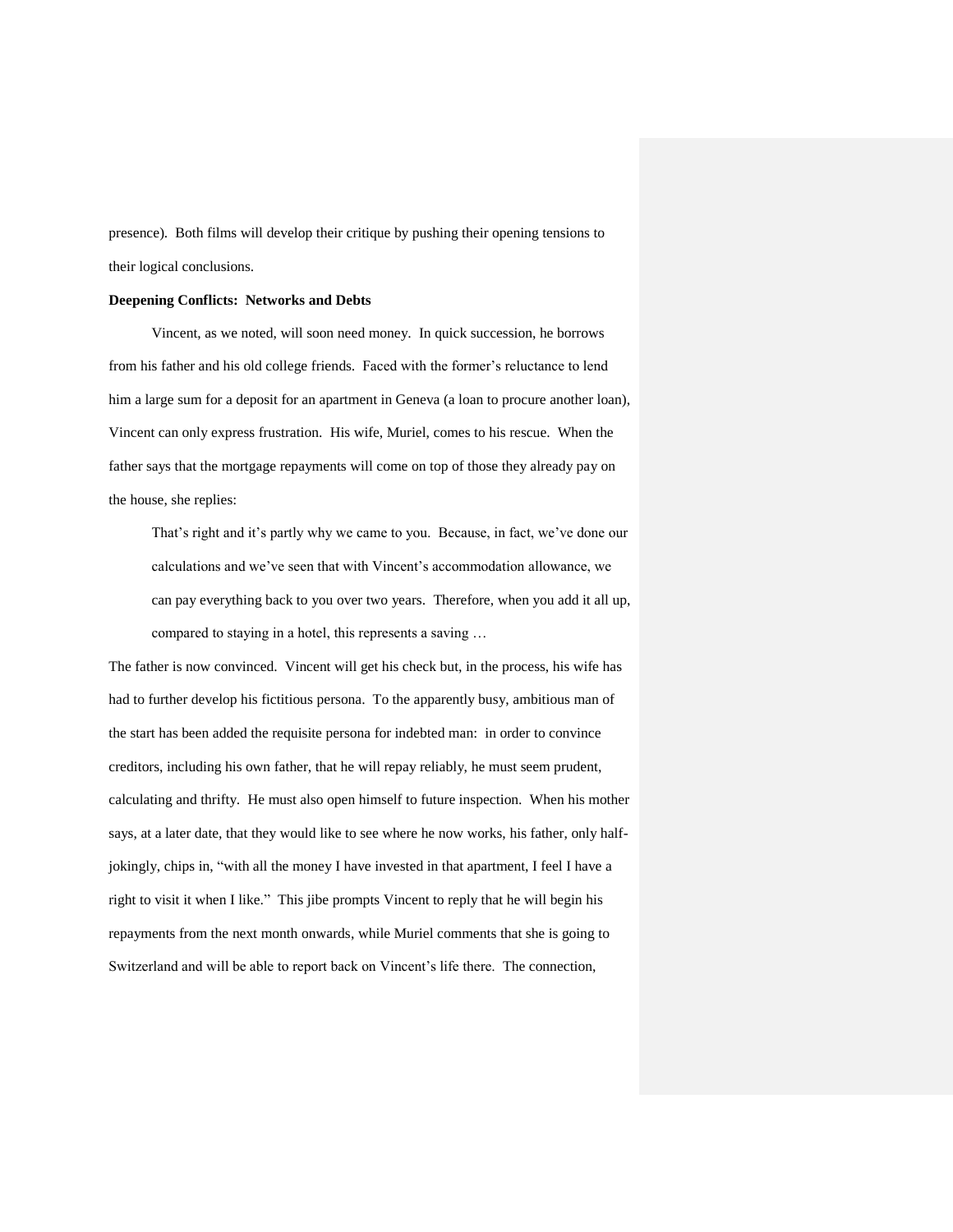noted by Lazzarato, between debt, evaluation and production of self is already clearly in place.

A similar process unfolds with Vincent's old college friends when he enrols them in his investment scheme. Fred, his initial contact, is happy to trust him. Philippe, another old friend, is more mistrustful, asks questions and wants a written acknowledgement of debt. After about two months, Vincent receives a call from Fred, on his cell phone, as he drives on the motorway. Philippe is worried about the lack of news about their money. Vincent feels Philippe is being impatient. Fred comments: "He gave you 150,000 francs, he has some right to ask you for explanations." Philippe, Fred adds, would like to enter into direct contact with the bank where the money is lodged. To escape from this probing, evaluating gaze, Vincent will need to repay his old friends and even then, Nono, another old friend, will want to know why such a profitable scheme has to come to an end, a question to which Vincent will not give a clear reply.

When all Vincent's schemes are discovered by his family, he is forced to re-enter the licit economy. In the chilling closing scene of the film, we see him being interviewed for another high-flying job, an opening obtained for him by his father. Called upon, predictably, to explain the recent gap in his CV, he explains that he has been looking around for a post that would satisfy him fully. His interviewer is happy with this reply. His company is looking for someone ambitious and committed for a very responsible job. The company has decided to invest heavily in a financial "adventure" that Vincent may be asked to lead. It will expect him to *invest* himself fully in return. The power and temporal implications of the debt-evaluation-subjectification nexus to which Lazzarato points are clearly in evidence here. No longer merely selling his labor, the employee is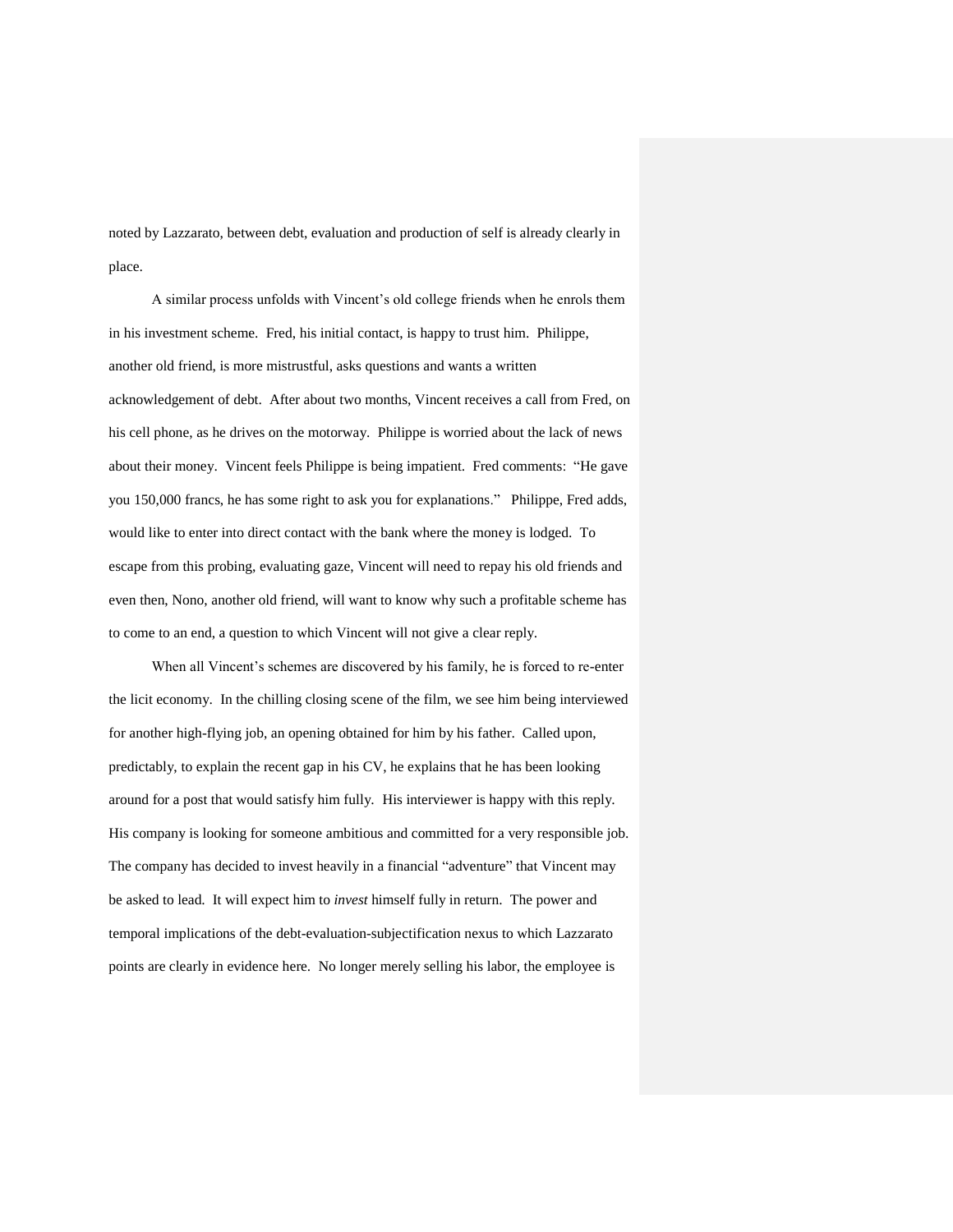reconfigured as a self-investment responding to an investment. Not only has he to produce a suitably ambitious self that will repay the company, he also has to erase his earlier resistance. The past and not simply the future must be domesticated.

If debt's governmental power were limited to relations between employer and employee, we might be sceptical about claims for its reach. As we have seen, however, it also penetrates deep into Vincent's personal life as he repeatedly has to convince his family who are unpaid evaluators of his predictability and reliability. Its reach is further confirmed when, rehearsing his invented UN role, he bluffs his way into a UN building in Geneva and overhears a conversation where the investment potential of Africa is being discussed. The man leading the discussion says:

I have given you documents amongst which you will find the ranking of countries according to their capacity to create a "business friendly environment," a climate favorable to investment … This research also reveals another important piece of information: the indicators of an investment friendly environment. Obviously, the most frequently cited indicators are: good governance and a predictable and transparent regulatory environment. And, of course, the primacy of law and social stability are necessary and come third.

Tellingly, underscoring debt's grasp, the same transparency, predictability and ability to repay investment are required of countries and of individuals.

The UN building into which Vincent bluffs his way has surveillance cameras and glass-sided offices. Vincent can watch people as they work but they, and the security guard, can also watch him. Glass plays a similar role elsewhere in the film. Vincent will often stand outside windows, at home, workplaces or places of commerce, looking in. If

**Commented [H4]:** Does this flow OK. Would it be better with 'in turn' before the 'are' ?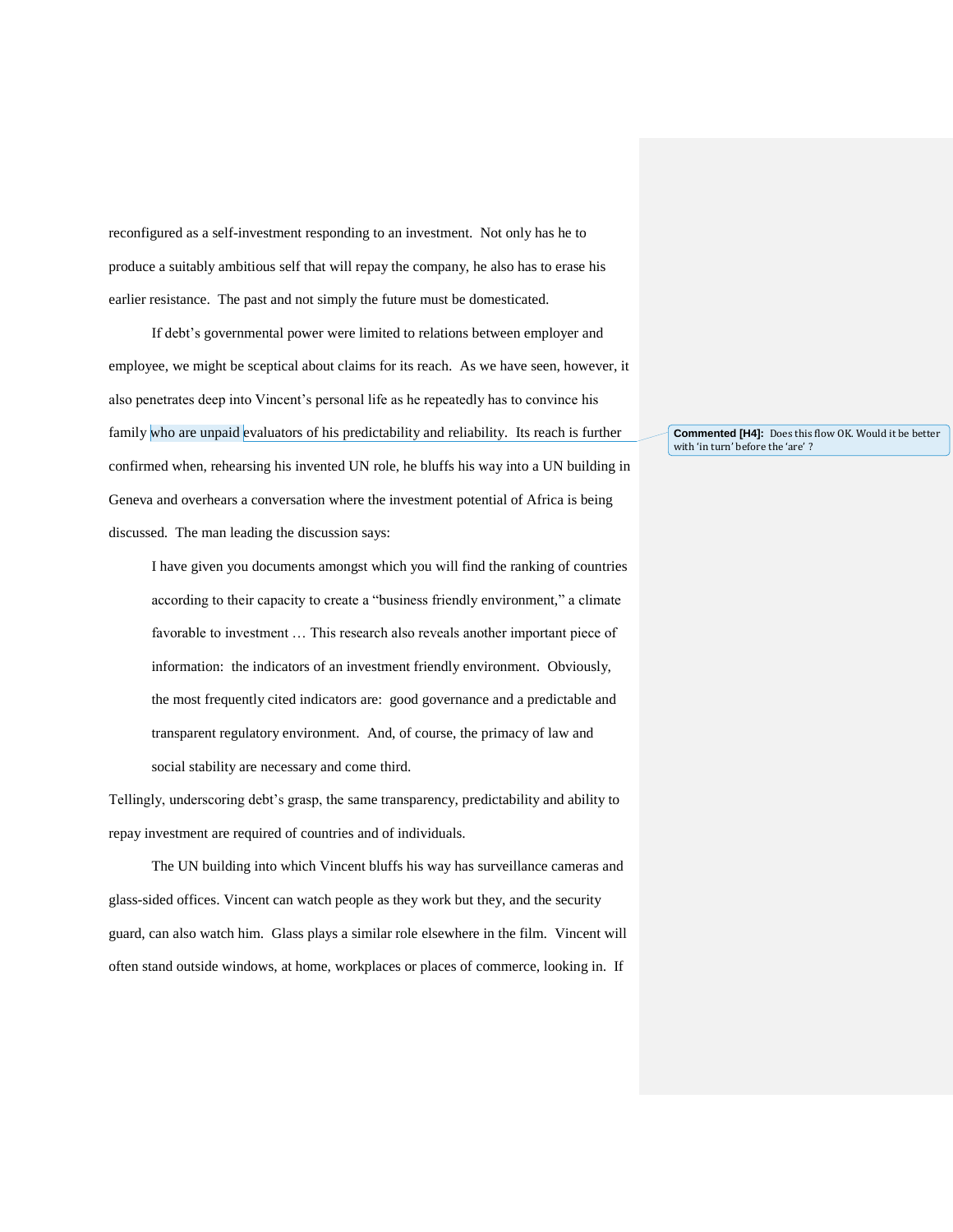this expresses his reluctance to move into spaces with their constraints, it also underscores his inability to escape the gaze of others. Surveillance, the evaluation of behaviors, no longer emanates from a central point. It is more diffuse, more generalized and harder to escape. If the motor car – and this is in many ways a road movie – embodies Vincent's ultimately failed desire to out-distance the expectations placed upon him, the mask or performance represents his other form of escape. By performing a role convincingly, he can open up a space of freedom behind the mask, even gaining ludic pleasure from his acting. But performance also brings with it anxiety. Vincent is constantly seeking reassurance that others have trust in him or are convinced by him. The world of generalized evaluation brings its own disorders and anxieties.<sup>4</sup>

The Dardennes' Lorna also moves in a world of debt, performance and evaluation. When the film begins, she must behave in a way that convinces Claudy that she will honor their deal (the marriage of convenience), but which hides from him the plan to murder him to make her available for re-marriage. At the same time, they must both put on a convincing performance of coupledom in case the authorities' suspicions are aroused. In contrast, she initially *seems* to have no need to perform for Fabio and the Russians nor indeed Sokol, her boyfriend, all of whom are in on the plot. However, there is an implicit element of evaluation at work even in these apparently consensual relationships: tellingly, for example, Sokol kisses Lorna warmly when she shows him the Belgian identity card she has been working towards. Even the most intimate interaction is not in reality outside the circuit of mutual evaluation. However, once Lorna starts to see Claudy as a person to be protected, she has to work much more obviously to convince Fabio, Sokol and the Russians that she is still a reliable ally. Debt is the key connective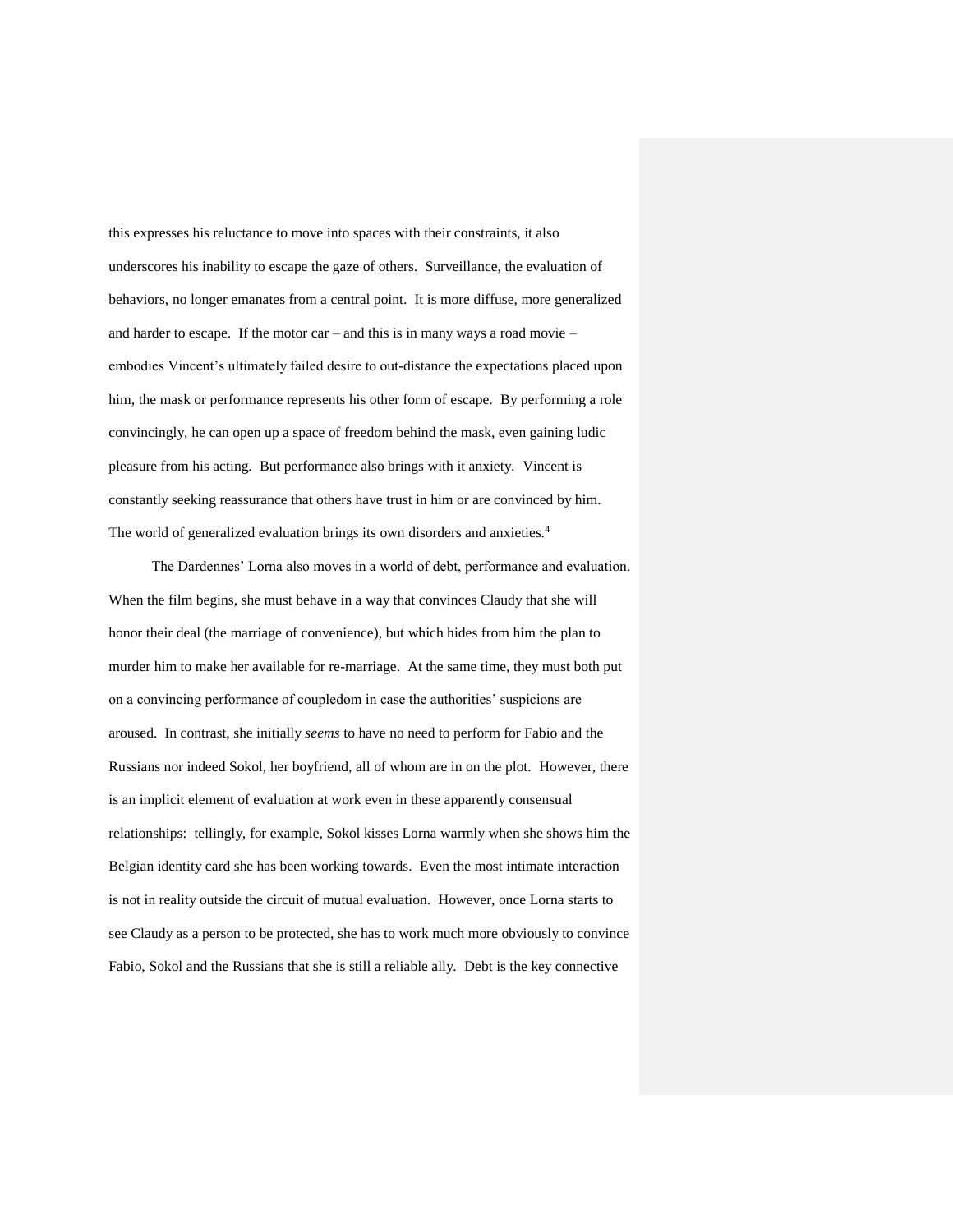element in these complex layers of performance and evaluation. Tied by a contract, Claudy and Lorna are mutually indebted. Sokol and Lorna are saving together to be able to afford a loan on a property. Lorna owes it to Fabio (and his gang) to deliver on their deal so that time and money invested in her will not be lost. Fabio, in turn, needs to prove to the Russians that he will be a reliable business partner and will be able to deliver a fake marriage in return for their down payment.

The conclusion one might initially draw is that all relationships have effectively been, if not reduced to a commodity, at least debased by commodification, this being most obvious in the way that nationality and marriage, those most fundamental forms of human identity and connectedness, have become things to be bought and sold. But the governmental power of debt, as Lazzarato reminds us, resides in its capacity to develop a moral as well as a material economy. It is not enough that Lorna deliver on the material side of deals, she must also show that her attitude is right, that she will be a reliable partner in the future. She starts to diverge from the group when she decides to push for a divorce from Claudy. This is her attempt to save his life. It involves her inflicting injury upon herself so that she can claim that Claudy has beaten her and then apply for a quick divorce. It nonetheless means a delay in her availability for remarriage: as such it arouses the concern of Fabio and the Russians. Lorna is becoming unpredictable. Only her calculating, acquisitive self is reassuring:

Fabio: You're worrying me, Lorna Lorna: You don't trust me anymore?

Fabio: I'm obliged to. It's my first job with the Russians. I don't want to mess it

up.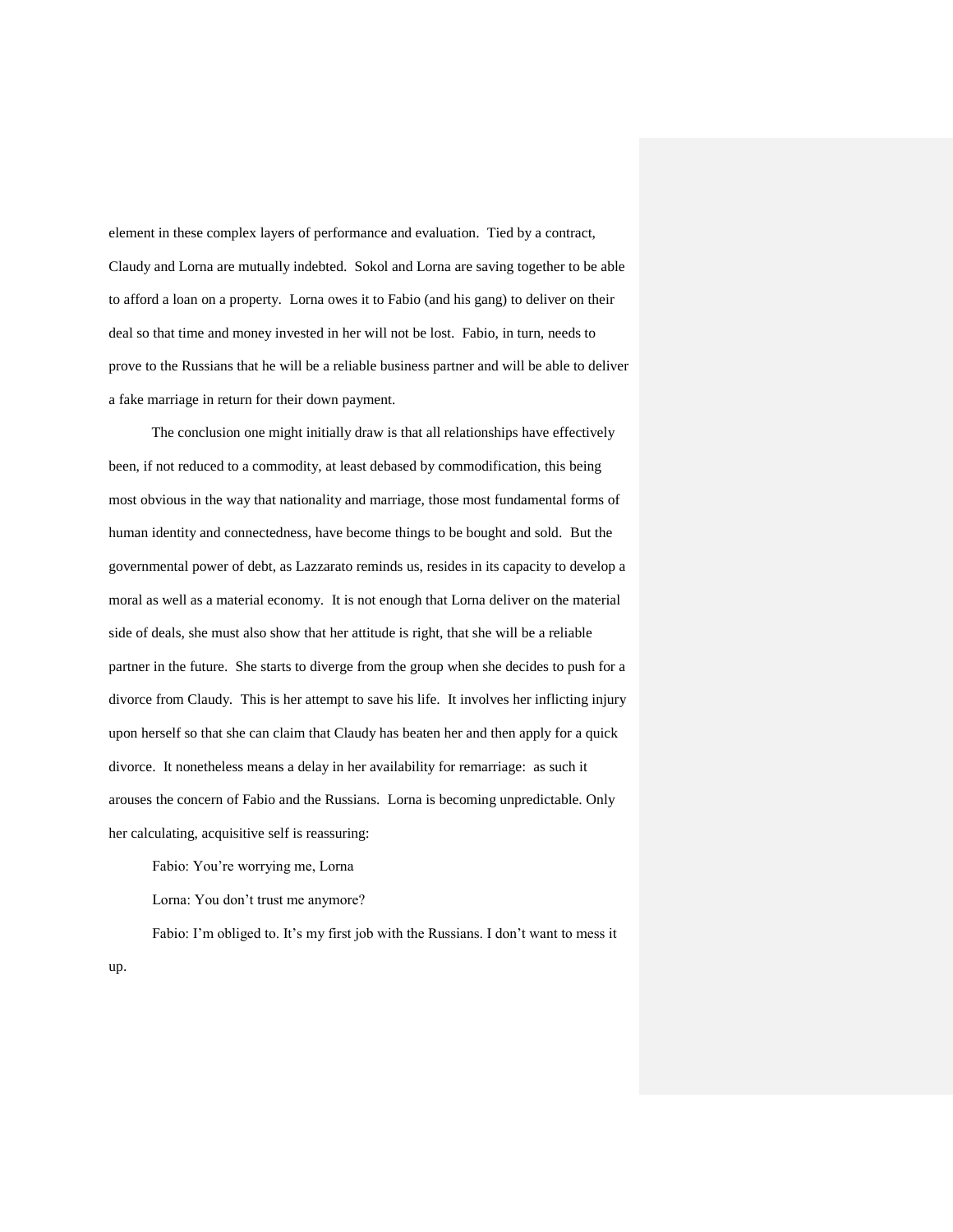Lorna: Me neither, I want my money.

Fabio: I recognize you now.

Fabio's mistrust grows after Claudy's fatal "overdose." He wants Lorna to take 1,000 euros for looking after him while he came off drugs. She won't take it. Fabio comments: "I don't want you to refuse as if you were no longer with us." The concern grows stronger when Lorna decides she is pregnant and then insists she will hold onto the supposed child. As her behavior deviates more and more from the required calculating and acquisitive predictability, she loses the trust of Fabio, the Russians and Sokol. Fabio and Sokol decide to ship her back home although the strong suspicion is that Fabio intends to make her disappear more definitively.

The final few scenes with Fabio, Lorna and Sokol constitute an undoing of Lorna's opening social integration. Then, Lorna's acquisition of Belgian nationality, ability to count money into an account, and eligibility to borrow came together to signal her integration into indebted citizenship. Now, the same things are painstakingly unpicked. A conversation in the hospital where the allegedly pregnant Lorna was being examined reveals that she has cancelled the loan and lost the 7,000-euro deposit in the process. A brief scene in the bank, the opposite in mood of the opening one, sees her withdraw all the remaining money from her account. Another scene in Fabio's taxi sees first Fabio and then Sokol take back any money they are owed. Made to bear all the collective losses, Lorna is left with a mere 100 euros. Shortly afterwards, Fabio removes the SIM card from her phone so that she cannot communicate on her journey out of Belgium. Although no physical violence has yet taken place, we are witnessing what is both a killing and a suicide. Lorna, the calculating individual who could be counted on

**Commented [H5]:** Perhaps better with 'was being examined'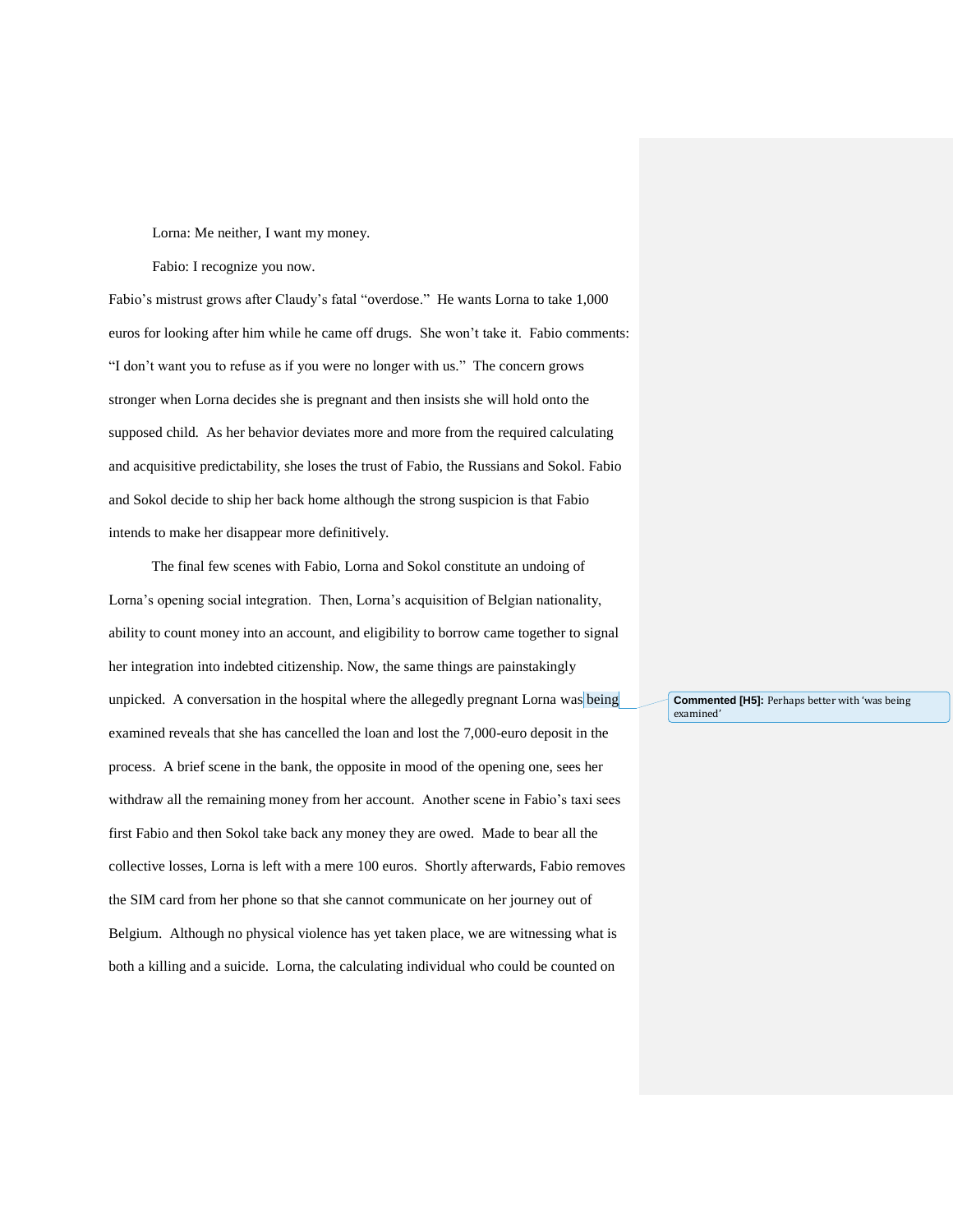by those to whom she was indebted, is no more. Her departure from Belgium reverses her initial entry into indebted citizenship. Equally symbolic, and beyond its obvious pragmatic importance, the removal of her SIM card signals her disconnection from the networks with which she has worked, a final, negative evaluation. But, reminding us again that the material economy of debt is inextricably connected to its moral economy, and the kinds of behaviors and temporalities embedded within it, Lorna's payment in full does not free her. Her future reliability will also need to be ensured and for this to happen, given the change in her, she will need to disappear.

All the Dardennes' films from *La Promesse* to *Le Silence de Lorna* can be seen as variations on a theme. Torn between nurturing or destroying the Other, their heroes and heroines typically make wrong, murderous choices, but then reverse them as they find themselves compelled by the vulnerability of the other to behave differently. Often the characters will try to compromise, treating others both in instrumental ways and caring for them at the same time. Eventually, the brothers never giving up on their protagonists or letting them off the hook, the characters will achieve a moral clarity expressed in an open-ended commitment to the Other.<sup>5</sup> In this respect, rather than true plots, their narratives are oscillations which eventually come to rest on one side of an arc. A cinema of bodies and things and material interactions but also of all the unspoken and incalculable elements towards which bodies and things can point, their style is a perfect vehicle to register this physical and ethical oscillation. True to this pattern in narrative and stylistic terms, Lorna moves from murderous instrumentalism, through compromise, to a kind of salvation, her journey being expressed both in her gestures and words and in those unknowable thoughts towards which her gestures and words point. If her initial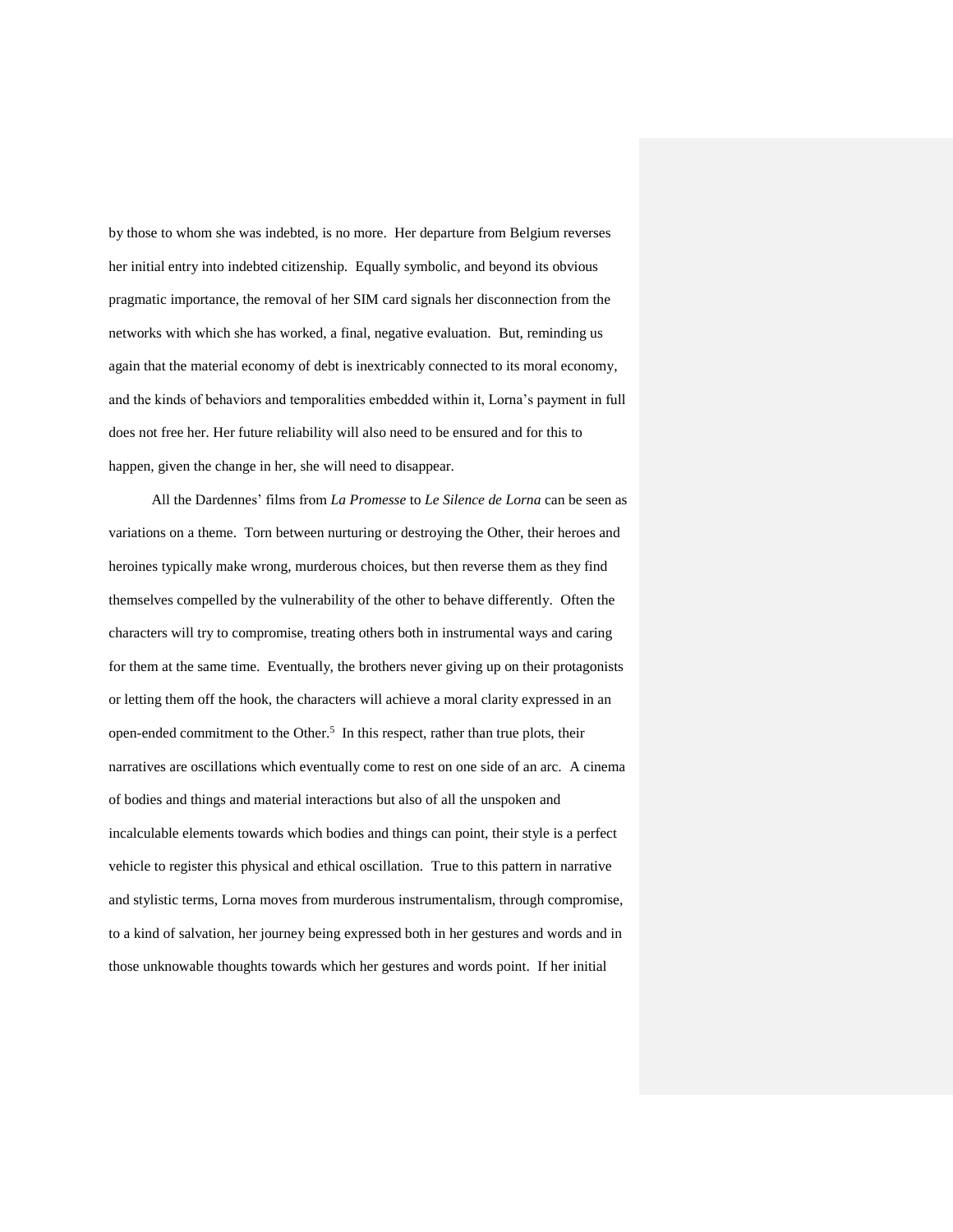instrumentalism is encapsulated in the gesture of counting money, the first thing we see, her attempt at compromise comes through strongly in her wish to strike a financial deal with Claudy, something that is both calculating and expressive of her growing commitment to him. The calculating Lorna seems to have won through when, after Claudy's murder, she paces out the measurements of the snack bar she has yearned for, taking precise stock of her new domain. However, she finds herself increasingly breathless and in pain, as the inner turmoil she has suppressed rises to the surface. Her final commitment to the dead Claudy is expressed in the imagined pregnancy, a taking into herself of the vulnerable Other in a way which inextricably binds their fate and seals her break with her earlier persona.

If *L'Emploi du temps* revolves around a collision between a drive to be free and contemporary modes of governance, *Le Silence de Lorna* is ultimately about a collision between two kinds of debt with their very different imperatives. If, as Lazzarato noted, contemporary uses of debt rely on a secularization of the moral force derived from Christianity, then the Dardennes could be seen as operating not so much a re-Christianisation as a re-spiritualisation of debt, whereby the infinite or incalculable debt to the Other serves to expose and disrupt the governmental power of secularized debt. This collision of two radically incompatible debts has undoubted critical bite due to its capacity to force inhumanity into stark visibility and to delineate ethico-moral choices with great clarity.<sup>6</sup> Its weakness lies perhaps in the way it configures the Other above all in terms of vulnerability. This is clear from the start of the film where Claudy, as an addict, is needy by definition. As he comes off drugs, his neediness can only grow, as we see in scenes where, an almost childlike figure, he lies curled up on the floor or grabs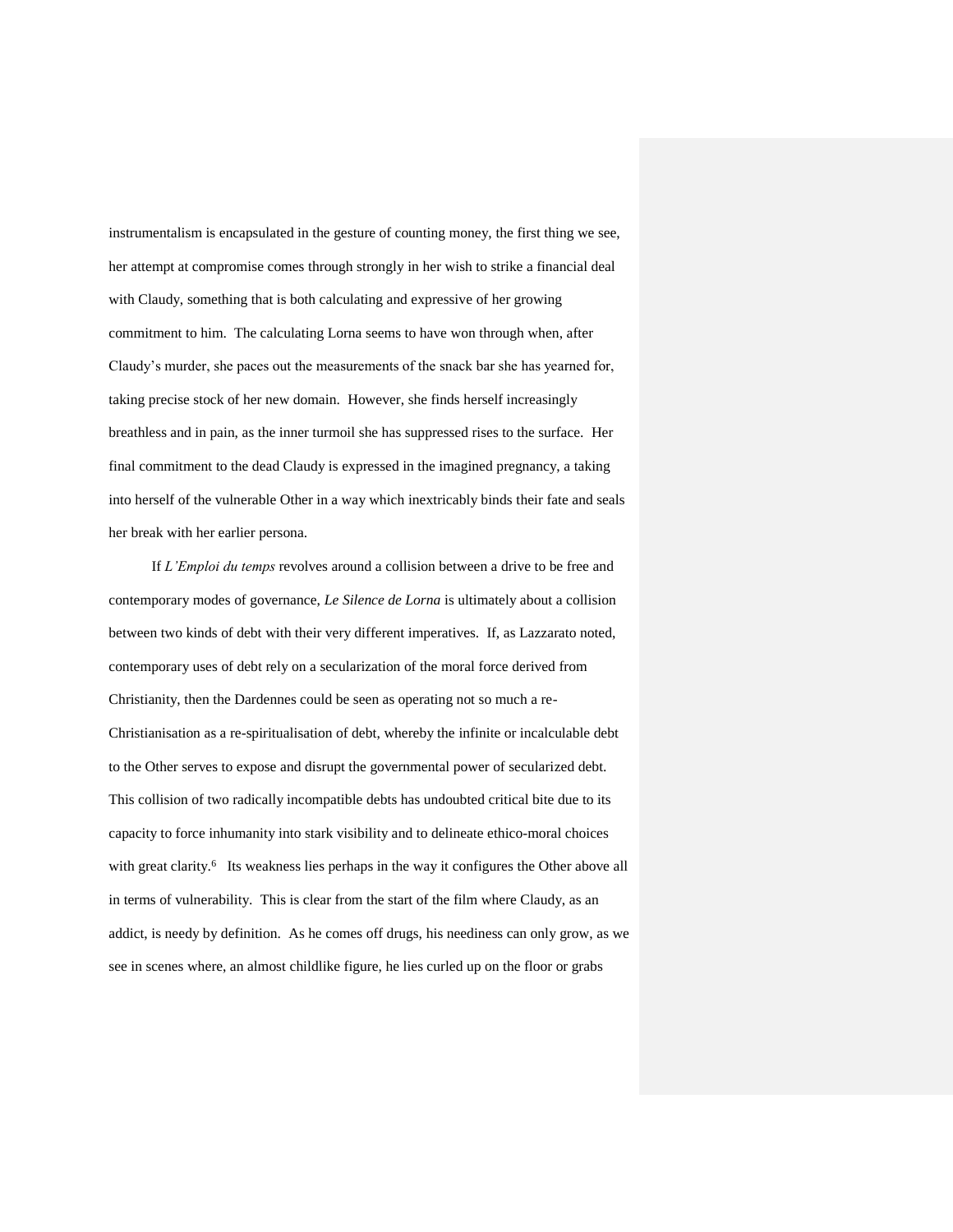Lorna's legs. In this context, Lorna's invented pregnancy merely continues a logic that is already there. The unborn infant's absolute dependence and vulnerability is an extrapolation of Claudy's own need for support.

Claudy is not simply vulnerable, however, but also actively challenges the calculating values of Fabio and his like. He repeatedly asks Lorna to spend unproductive time with him, sometimes in purely ludic activities, like playing cards. More subversively, he resorts consistently to strange pseudo-transactions that disrupt or reverse dominant logics. Thus, for example, he keeps giving Lorna his money, but not as payment or to extract interest, but to establish a human bond between the pair and to make her take responsibility for him. The same might be said when he gives her his keys so that she will lock him in and prevent him buying drugs. Here again, material exchange is re-subordinated to human interaction. Similarly, when Lorna tells Claudy that he will be paid quicker if they hasten the divorce, he says that he is in no hurry. It is only when she promises to help him even after the divorce that he shows more interest. What Claudy pushes Lorna towards is not only a recognition of her connectedness to the Other, but also a sense of how such a relationship might play out in non-instrumental terms. If this is ultimately a fleshing out of the implications of a spiritual debt towards the Other, it allows Claudy a role other than that of passive victim. Moreover, Claudy's noninstrumental response is not gratuitous. He is more master of his own time because he is effectively insulated from immediate financial need by the institutions of the welfare state. He is in receipt of social security payments and mutually funded healthcare. One might therefore be tempted to say that, despite his addiction, he is an insider as opposed to Lorna, Sokol and others whose migrant status affords them no similar protections. But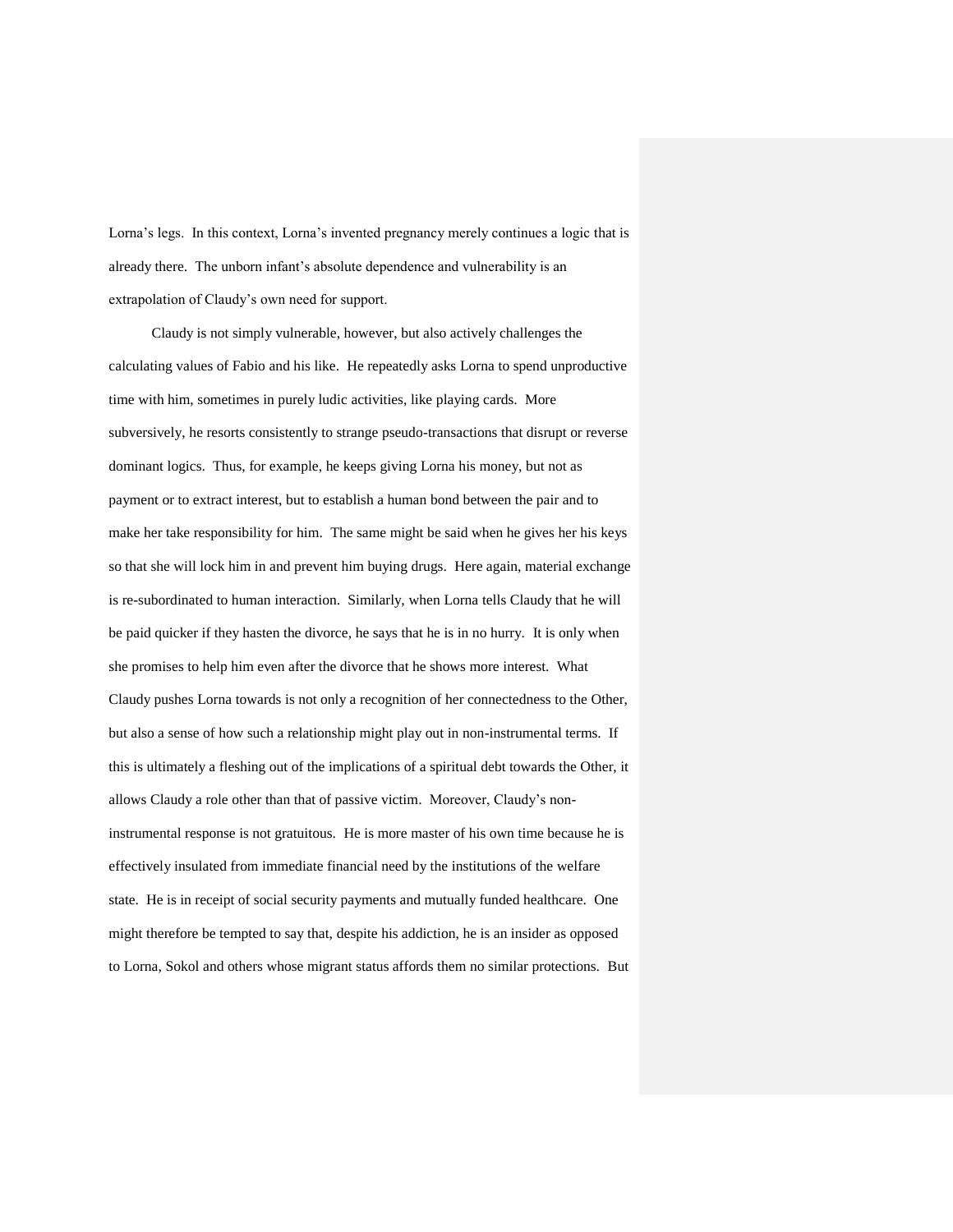it is perhaps more productive to see him as embodying an interdependent series of residual and alternative attitudes while Lorna, Fabio and Sokol represent the emergent dominant. No mere filmmakers of the margins, the Dardenne go to the margins to find systemic values at their most nakedly violent. Their *Rosetta* (1999) distilled out what happens, for example, when productive social places are rationed and the inclusion of one person implies the exclusion of another. Moving us on, *Le Silence de Lorna* uses the margins to explore the consequences of a new order governed by calculating individualism, debt and the networked evaluation of behaviors. Through the figure of Claudy, whose subversion is more politically interesting than his vulnerability, it also reminds us that alternatives can still be found.

Lazzarato's work on debt presents itself as something that both builds on Foucault's famous *The Birth of Bio-politics* lectures and corrects its over-emphasis on the neo-liberal entrepreneur-of-the-self's conquering dimension. My argument here has been that, in their different ways, Cantet's *L'Emploi du temps* and the Dardenne brothers' *Le Silence de Lorna* provide a convergent and earlier correction of more heroic versions of neo-liberal subjectivities, notably through their exploration of the governmental powers of debt. Both films begin with characters who seem contented and self-directed, real or counterfeit versions of the entrepreneur-of-the-self that Foucault placed at the heart of neo-liberal governance. But both quickly explore the contradictions and consequences of such self-directedness in a world governed by debt and pervasive networked evaluation. In the process, they achieve several important and interconnected things. Firstly, they help broaden the grasp of critique. Many recent French films have gone back into the world of work as a way to bring hidden violences to the surface and to give the lie to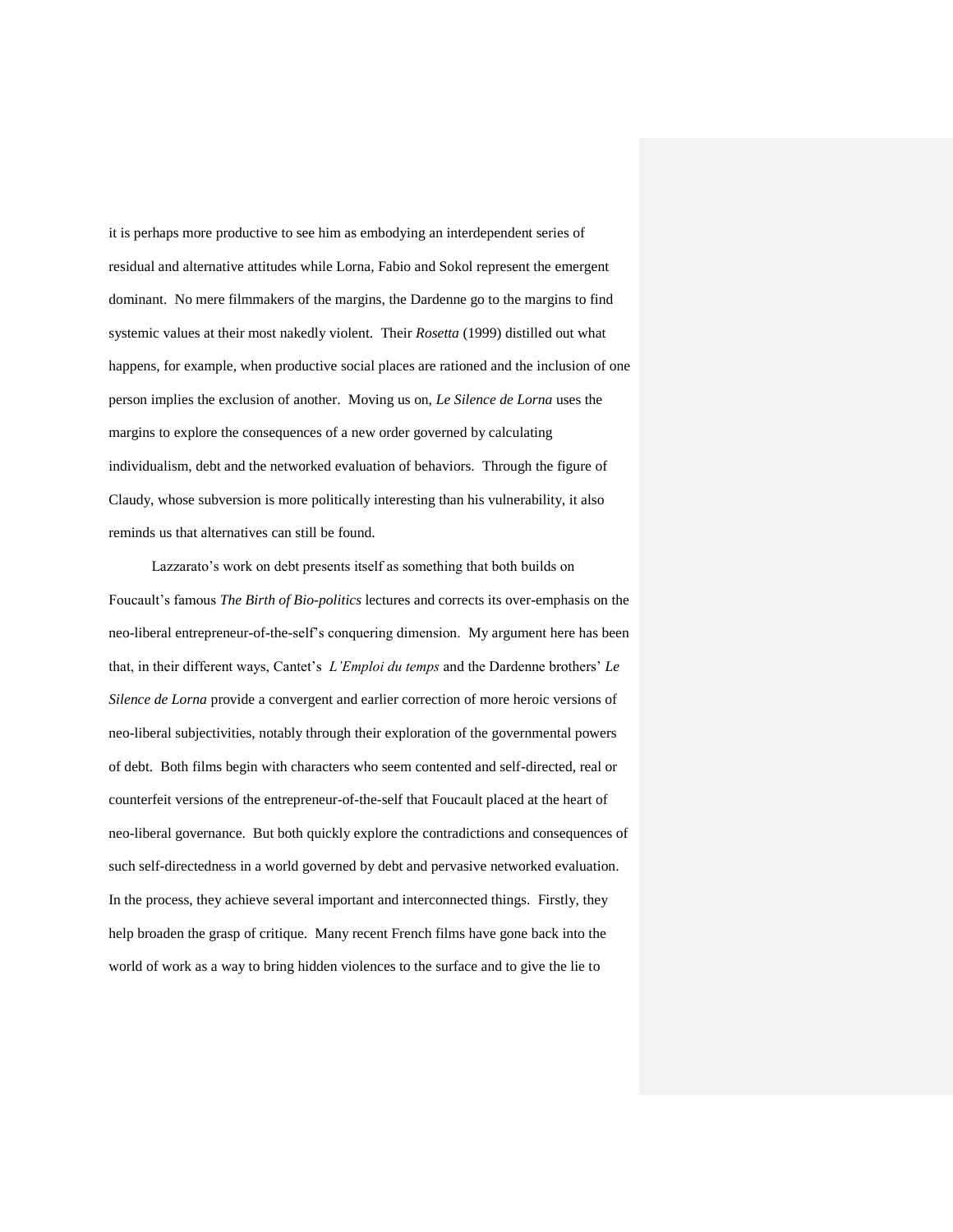apparently consensual social relations (O'Shaughnessy, "French Film"). Moving beyond work, these films develop an account of contemporary governance that is far more wideranging. In the process, they refuse any dichotomous separation of the workplace as a place of oppression and the family or the personal as sites of self-realization and nurture. Instead, they show how personal ties, precisely because they are not entirely subsumed within instrumental logics, can be powerful mechanisms for exercising evaluation and producing conformity. 7 In this, they show themselves far more willing to move beyond the kind of sentimental construction of family than is to be found in otherwise hardhitting Hollywood films like *Company Men* or *Up in the Air.* As such, they reaffirm the capacity of films that are sufficiently brave and clear-sighted to renew critique.

## **Works Cited**

- Boltanski, Luc and Chiapello, Eve. *Le Nouvel Esprit du capitalisme*. Paris: Gallimard, 1999.
- Cooper, Sarah (2007). "Mortal Ethics: Reading Levinas with the Dardenne Brothers." *Film-Philosophy* 11.2 (August 2007): 66-87.
- Dardot, Pierre and Laval, Christian. *La Nouvelle Raison du monde; essai sur la société néo-libérale*. Paris: La Découverte, 2010.
- Foucault, Michel. *The Birth of Bio-politics (Lectures at the Collège de France*). Trans, G. Burchell. New York: Palgrave Macmillan, 2008.
- Graeber, David. *Debt: The First 5000 Years*. New York: Melville House, 2011.
- Higbee, Will. "'Elle est où ta place?': The Social-Realist Melodramas of Laurent Cantet." *French Cultural Studies* 15.3 (2004): 235-250.
- Lazzarato, Maurizio. "Neoliberalism in Action: Inequality, Insecurity and the Reconstitution of the Social." *Theory, Culture and Society* 26.6 (2009): 109-133.
- Lazzarato, Maurizio. *La Fabrique de l'homme endetté: essai sur la condition néolibérale.* Paris : Editions Amsterdam, 2011.